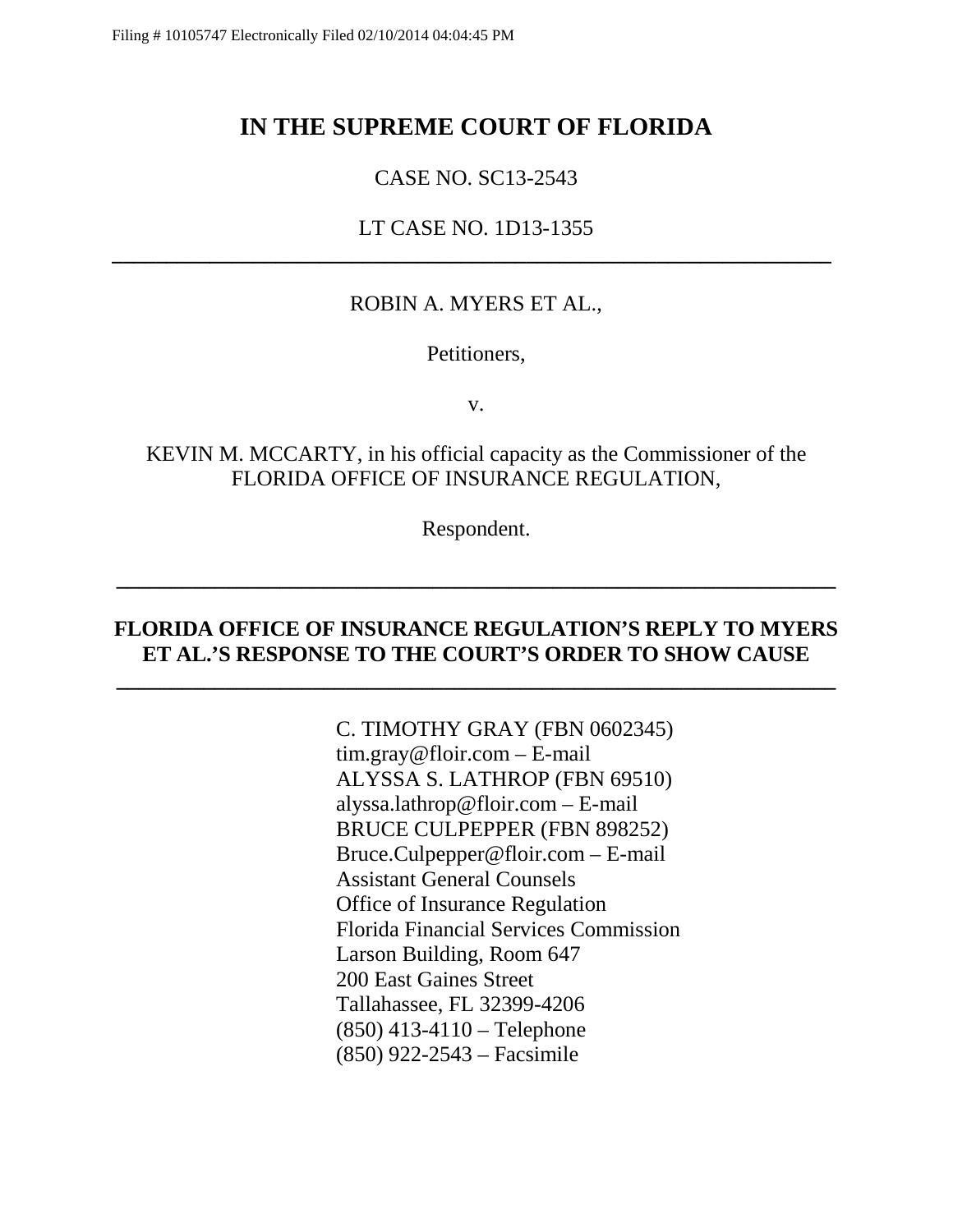# **TABLE OF CONTENTS**

<span id="page-1-0"></span>

| THE FIRST DISTRICT COURT OF APPEAL'S DECISION DOES NOT<br>EXPRESSLY AND DIRECTLY CONFLICT WITH A DECISION OF<br>ANOTHER DISTRICT COURT OF APPEAL OR OF THE SUPREME |  |
|--------------------------------------------------------------------------------------------------------------------------------------------------------------------|--|
|                                                                                                                                                                    |  |
|                                                                                                                                                                    |  |
|                                                                                                                                                                    |  |
|                                                                                                                                                                    |  |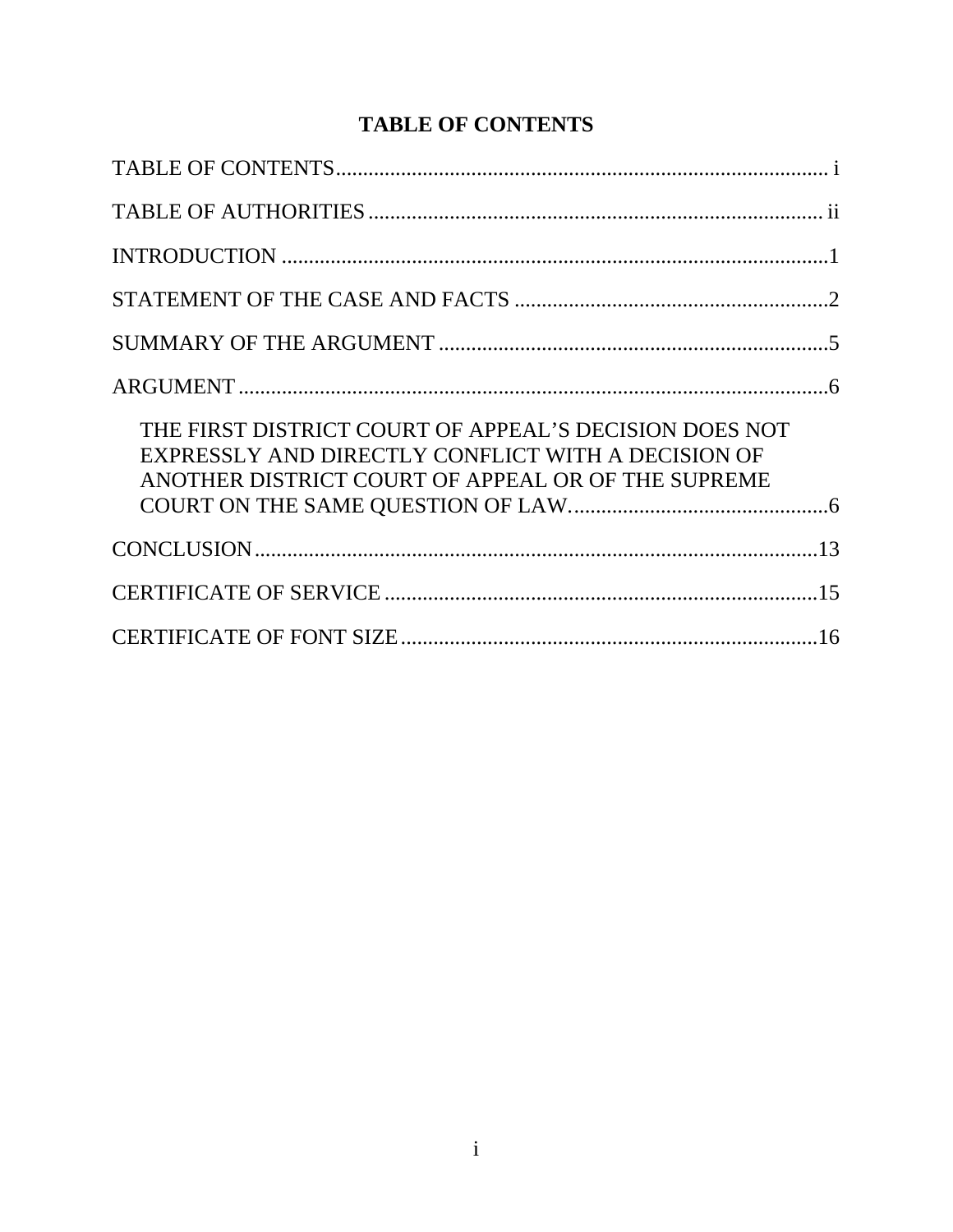# **TABLE OF AUTHORITIES**

# <span id="page-2-0"></span>**CASES**

| Combs v. City of Naples, 834 So. 2d 194 (Fla. 2d DCA 2002) 11, 12, 13           |
|---------------------------------------------------------------------------------|
|                                                                                 |
| Ervin v. Capital Weekly Post, Inc., 97 So. 2d 464 (Fla. 1957)11                 |
| Heinlein v. Metro. Dade Cnty., 239 So. 2d 635 (Fla. 3d DCA 1970)11              |
| Hillsborough Inv. Co. v. Wilcox, 152 Fla. 889, 13 So. 2d 448 (1943)  5, 6, 7, 8 |
|                                                                                 |
|                                                                                 |
|                                                                                 |
|                                                                                 |
|                                                                                 |
|                                                                                 |
|                                                                                 |
|                                                                                 |
| <b>RULES</b>                                                                    |
|                                                                                 |
| <b>OTHER AUTHORITIES</b>                                                        |
|                                                                                 |
|                                                                                 |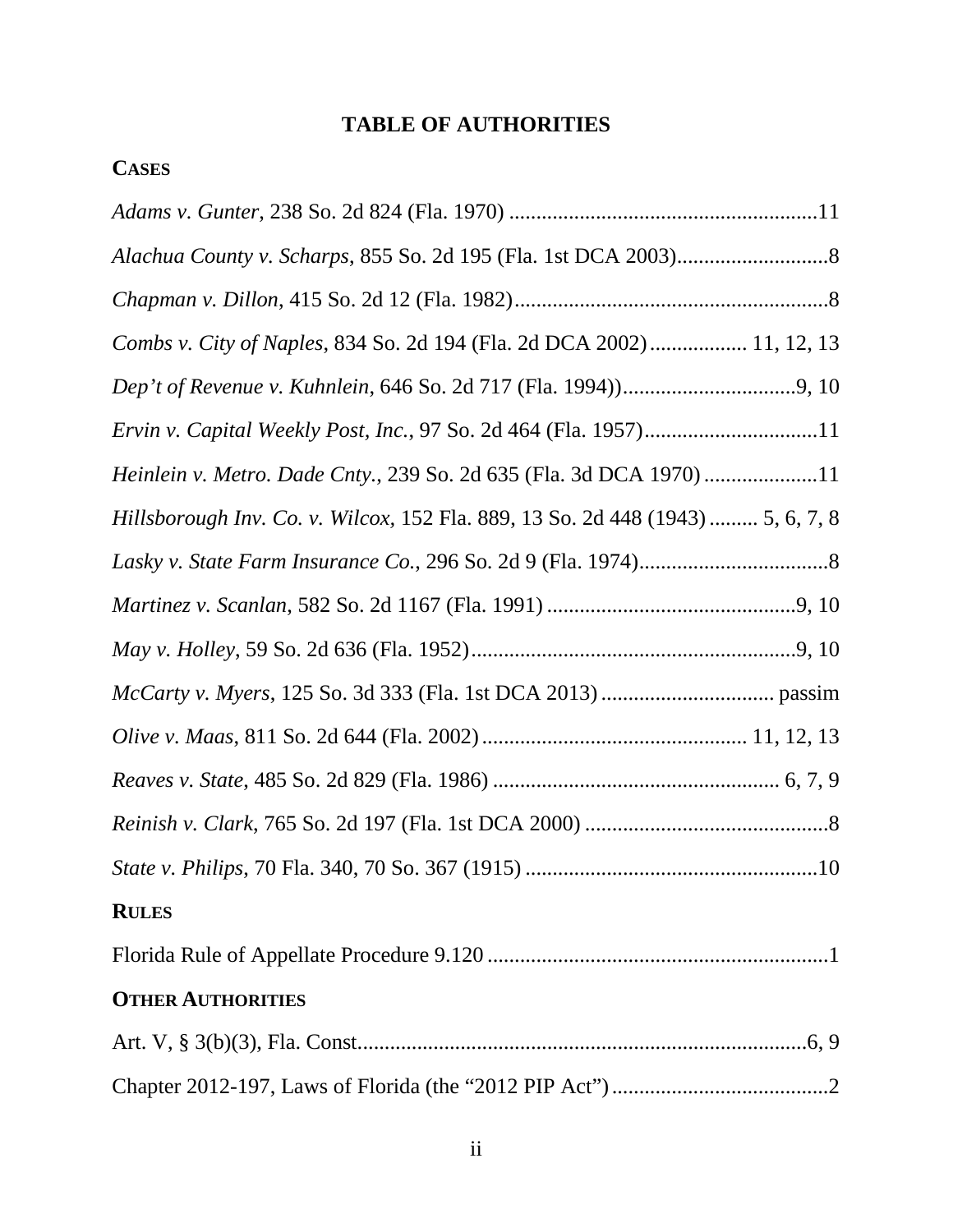#### **INTRODUCTION**

<span id="page-3-0"></span>In initiating this case, the Petitioners, Robin A. Myers et al., improperly filed a notice of appeal, rather than a notice to invoke the discretionary jurisdiction stating the basis for invoking jurisdiction followed by a jurisdictional brief within ten days, as required by Florida Rule of Appellate Procedure 9.120(b)-(d). Accordingly, this Court issued an order to show cause as to why the appeal should not be dismissed for lack of jurisdiction. Petitioners responded by asserting express and direct conflict as the basis of jurisdiction and, going beyond what was requested in this Court's order, submitting, in essence, a jurisdictional brief.

Respondent, the Office of Insurance Regulation ("Office"), files this reply as permitted by the Court's order. Although the Petitioners' lengthy jurisdictional arguments were not within the scope of this Court's order and do not conform to the requirements of a jurisdictional brief, the Office nevertheless addresses those arguments in an effort to expedite this Court's consideration of jurisdiction.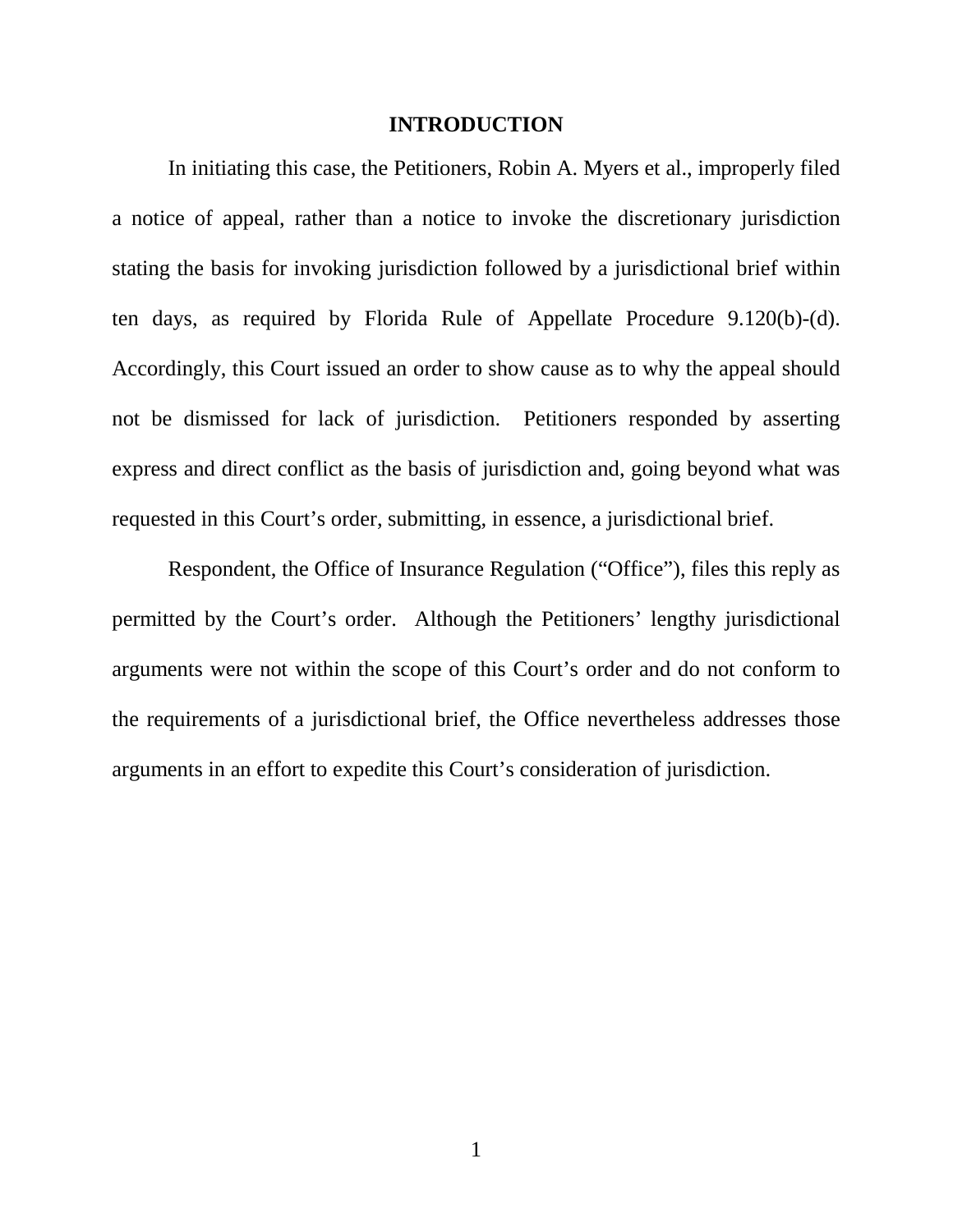#### **STATEMENT OF THE CASE AND FACTS**

<span id="page-4-0"></span>This issue at the heart of this case is whether healthcare providers have standing to bring an access-to-courts constitutional claim with respect to chapter 20[1](#page-4-1)2-197, Laws of Florida (the "2012 PIP Act"),<sup>1</sup> despite failing to show that the healthcare providers' constitutional right to access to courts has been abrogated or threatened by the 2012 PIP Act.

Petitioners include an acupuncture physician, a chiropractic physician, and licensed massage therapists (the "Provider Plaintiffs") who filed a complaint for declaratory and injunctive relief in the trial court, asserting that the 2012 PIP Act was unconstitutional for various reasons, including an access-to-courts claim. "John Doe" was also listed as a plaintiff, purportedly representing all similarly situated healthcare providers. "Jane Doe" was listed as an additional plaintiff, purportedly representing all of the citizens of Florida that are, were, or will be injured in a motor vehicle collision.

 $\overline{a}$ 

<span id="page-4-1"></span><sup>&</sup>lt;sup>1</sup> The 2012 PIP Act amended various provisions of Florida's Motor Vehicle No-Fault Law. The amendments included the following: to be eligible for PIP (Personal Injury Protection) benefits under the new law, persons injured in a motor vehicle accident must seek initial services and care from specified providers within fourteen days; medical benefits up to \$10,000 are available for emergency medical conditions diagnosed by specific providers and up to \$2,500 for non-emergency medical conditions; licensed massage therapists and acupuncturists are excluded from being reimbursed for medical benefits; and chiropractors cannot make the determination that a patient has suffered an emergency medical condition.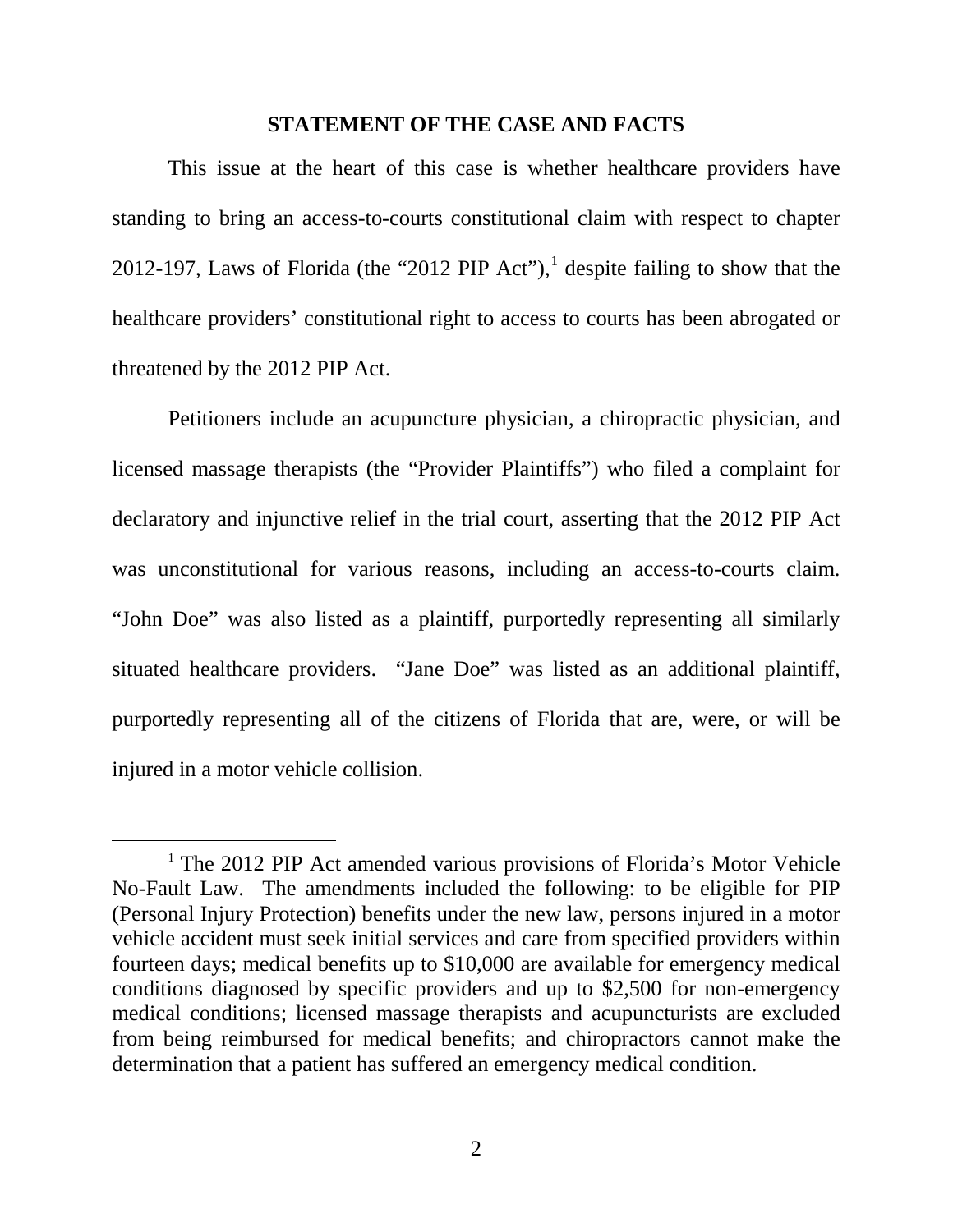The Petitioners sought a temporary injunction, arguing that they would be irreparably harmed by losing substantial PIP-related business as a result of the 2012 PIP Act. The trial court granted a temporary injunction solely on the accessto-courts claim. The injunction applied only to the provisions of the Act that "require a finding of emergency medical condition as a prerequisite for payment of PIP benefits or that prohibit payment of benefits for services provided by acupuncturists, chiropractors and massage therapists." In so ruling, the trial court found that the Provider Plaintiffs had standing based on their purported loss of PIPclaim revenue. The trial court did not address the standing of "Jane Doe."

On appeal, the First District began with the well-established rule that " 'a party seeking adjudication of the courts on the constitutionality of statutes is required to show that *his* constitutional rights have been abrogated or threatened by the provisions of the challenged act.' " *McCarty v. Myers*, 125 So. 3d 333, 336 (Fla. 1st DCA 2013) (quoting *Hillsborough Inv. Co. v. Wilcox,* 152 Fla. 889, 13 So. 2d 448, 453 (1943)). The First District concluded that "[t]his burden was not met here, as none of the Provider Plaintiffs claimed a violation of his or her own right of access to courts. Instead, the trial court erroneously conferred standing on the Provider Plaintiffs based on their purported loss of PIP-claim revenue as a result of the 2012 PIP Act." *Id.*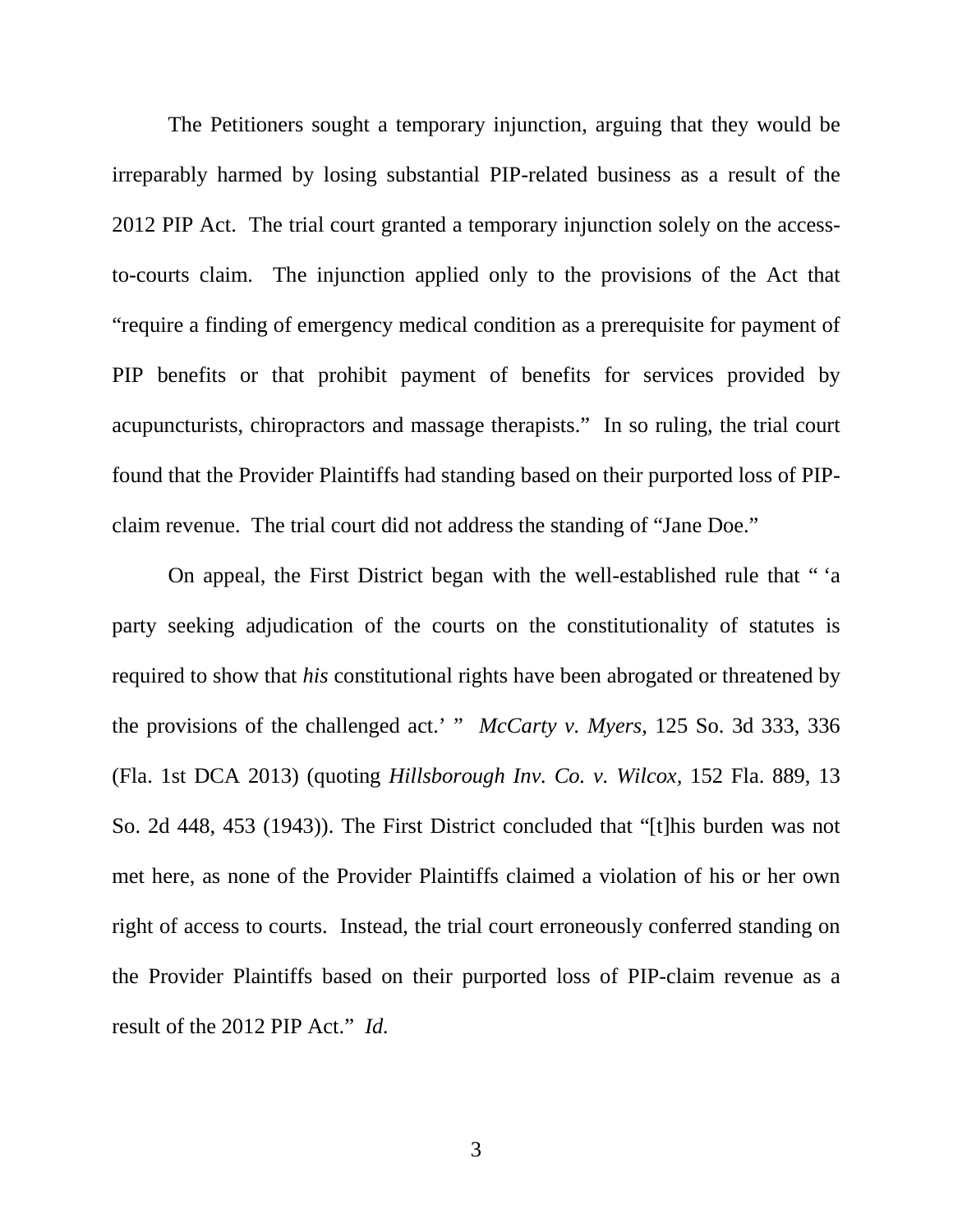After discussing analogous case law in which economic interest or a practical effect on the plaintiff was insufficient to assert a constitutional claim on the behalf of others, the First District reasoned that "[s]imilarly, the alleged economic harm suffered by the Provider Plaintiffs in this case is an insufficient basis to assert others' potential access-to-courts claims." *Id.* at 336-37. The First District stated: "Without a showing of an actual denial of access to courts in a specific factual context, the Provider Plaintiffs lack standing to assert this claim. The real parties in interest—injured motorists whose ability to sue tortfeasors has been impermissibly limited—are absent from this case." *Id.* at 337.

With respect to the "Jane Doe" plaintiff, the First District rejected the "attempt to bootstrap the standing requirement by joining the fictional Jane Doe, purporting to represent all Florida citizens that were, are, or will be injured as a result of a motor vehicle collision," holding that "[t]he instant record does not provide a factual context or legal basis to support this hypothetical claim." *Id.* The First District also noted that this case is not one that invokes the third-party standing doctrine as that argument was not advanced below and "and there is no apparent reason why Floridians whose access-to-courts rights are infringed by the 2012 PIP Act cannot bring their own constitutional challenge." *Id.* at 337 n.4.

Accordingly, the First District reversed the trial court's order granting injunctive relief. *Id.* at 337. Petitioners now seek review of that decision.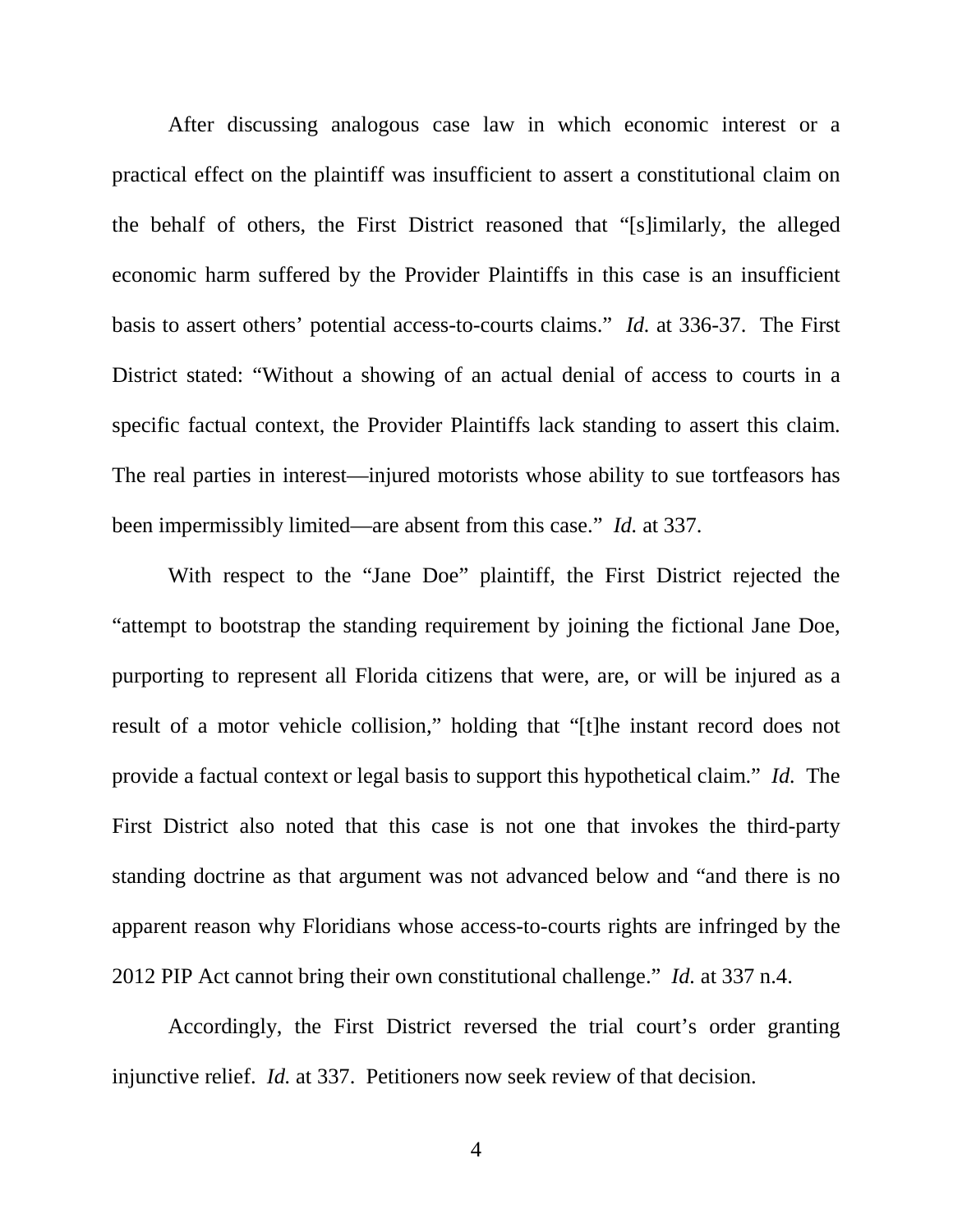#### **SUMMARY OF THE ARGUMENT**

<span id="page-7-0"></span>The First District Court of Appeal's decision does not expressly and directly conflict with any of the cases cited by the Petitioners. In reversing the trial court's order granting injunctive relief and ruling that Petitioners had failed to make a colorable showing of standing to proceed on the access-to-courts claim, *Myers*, 125 So. 3d at 336-37, the First District's decision is consistent—and certainly not in conflict—with well-established law that in order to bring an action on the constitutionality of an Act, plaintiffs have to show that their "constitutional rights have been abrogated or threatened by the provisions of the challenged act." *Hillsborough Inv. Co.*, 13 So. 2d at 453.

The jurisdictional argument advanced by Petitioners is predicated on facts not found within the four corners of the First District's decision and amount to nothing more than a disagreement on the merits with the First District's application of general rules of law to the specific facts of this case. Petitioners' position on standing is in conflict with the cases cited by Petitioners and would nullify any limitations on standing to seek declaratory judgments. Review should be denied.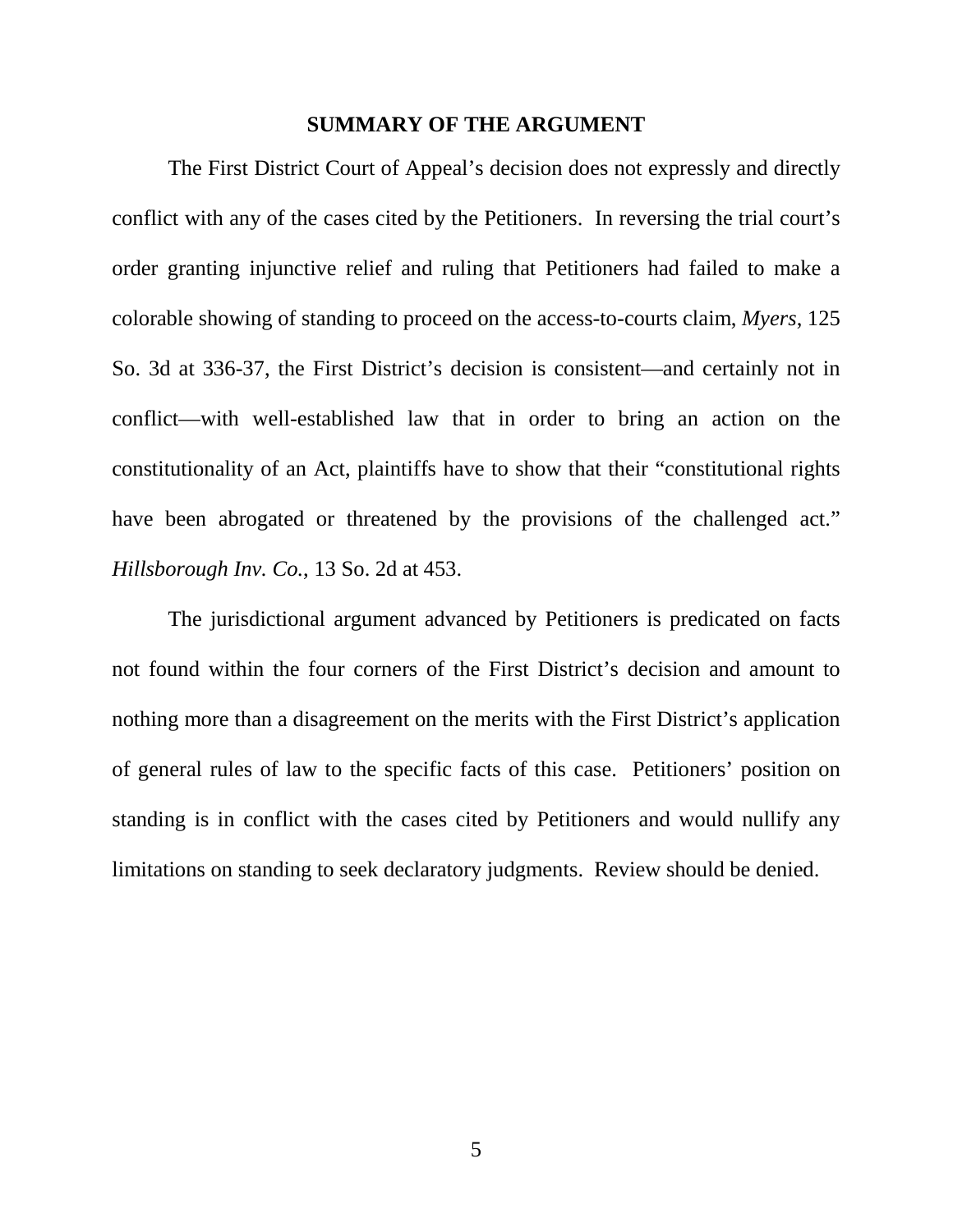#### **ARGUMENT**

## <span id="page-8-1"></span><span id="page-8-0"></span>**THE FIRST DISTRICT COURT OF APPEAL'S DECISION DOES NOT EXPRESSLY AND DIRECTLY CONFLICT WITH A DECISION OF ANOTHER DISTRICT COURT OF APPEAL OR OF THE SUPREME COURT ON THE SAME QUESTION OF LAW.**

This Court has jurisdiction under the Florida Constitution to review a decision of a district court that "expressly and directly conflicts with a decision of another district court of appeal or of the supreme court on the same question of law." Art. V, § 3(b)(3), Fla. Const. "Conflict between decisions must be express and direct, i.e., it must appear within the four corners of the majority decision." *Reaves v. State*, 485 So. 2d 829, 830 (Fla. 1986). No such conflict exists here.

Petitioners first argue that the First District ignored the rule of law in *Hillsborough Investment Co. v. Wilcox*, 13 So. 2d 448, 453 (Fla. 1943), that "a party seeking adjudication of the courts on the constitutionality of statutes is required to show that his constitutional rights have been abrogated or threatened by the provisions of the challenged act," because every plaintiff in this case has had their constitutional rights abrogated or threatened by the 2012 PIP Act.

The Petitioners in their response attempt to emphasize their individual status so that their personal injuries align with those of the hypothetical "Jane Doe" plaintiff, contending that they were shown to be citizens of Florida and would not only suffer irreparable harm from the loss or limitations of their healthcare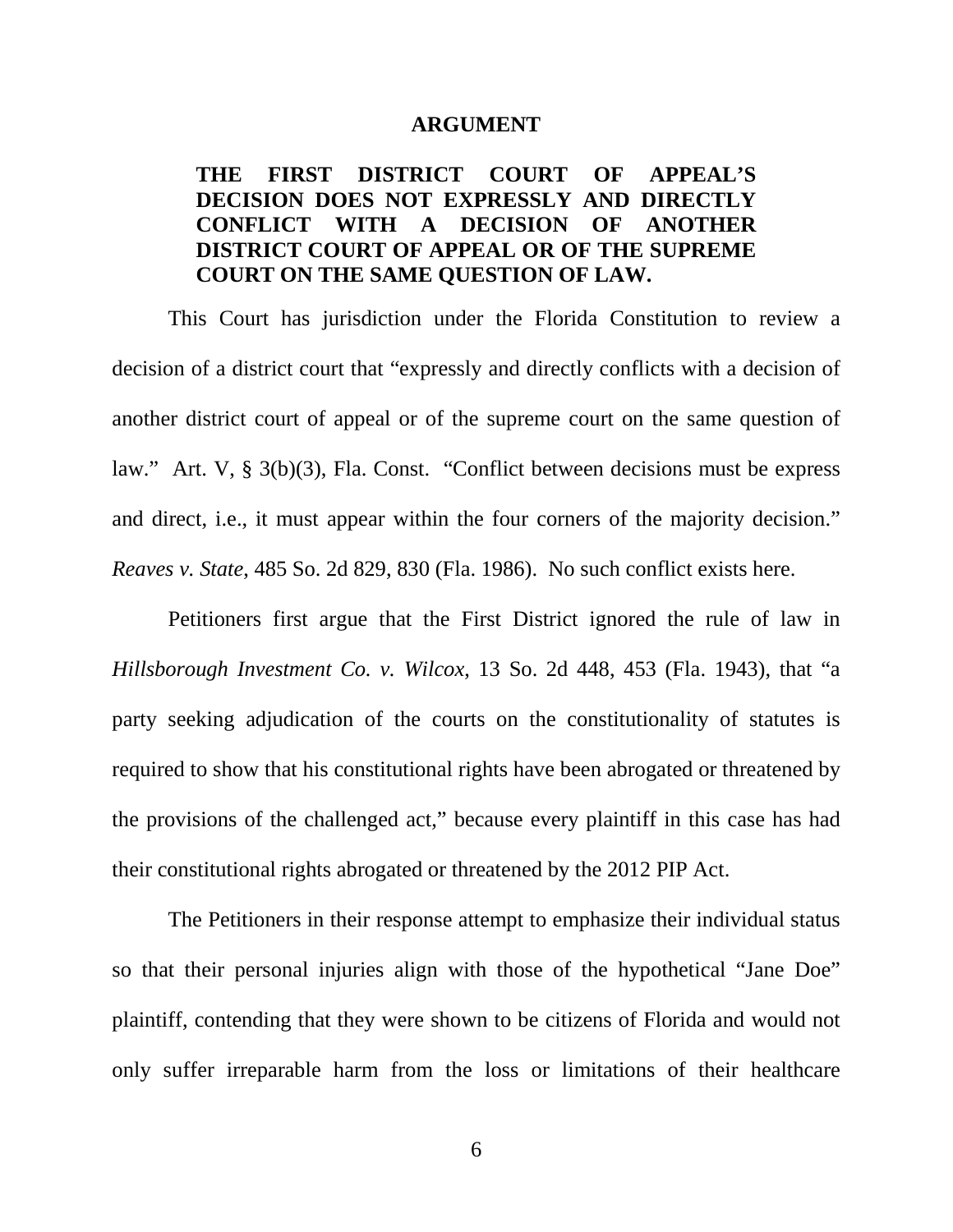practices, but also would also suffer a denial of their right of access to courts. Petitioners' Response at 5, 8. Petitioners argue that they did, in fact, assert a violation of their constitutional right of access to courts. *Id.* at 9.

However, this assertion of facts is not found in the four corners of the First District's decision below. The First District stated that "none of the Provider Plaintiffs claimed a violation of his or her own right of access to courts." *Myers*, 125 So. 3d at 335*.* Moreover, as reflected in the First District's decision, the trial court's order granting an injunction was premised on the Petitioners' standing as healthcare providers to bring an access-to-courts claim because of purported loss of revenue. *Id.* The Petitioners' attempt to now recast their claims as individual ones, rather than in their capacity as healthcare providers, cannot form the basis for conflict jurisdiction. *See Reaves*, 485 So. 2d at 830.

Contrary to the Petitioners' characterization of the First District's decision, *Hillsborough* and the general rule of law therein were recognized and applied by the First District. Notably, Petitioners do not argue that the First District's decision below is factually similar to *Hillsborough*, which involved the homestead status of a decedent's property, but reached a different result. Rather, Petitioners simply assert that the First District's application of the general rule in *Hillsborough* to the facts presented in this case—as well as to asserted facts *not* found within the four corners of the First District's decision—was incorrect and therefore conflict exists.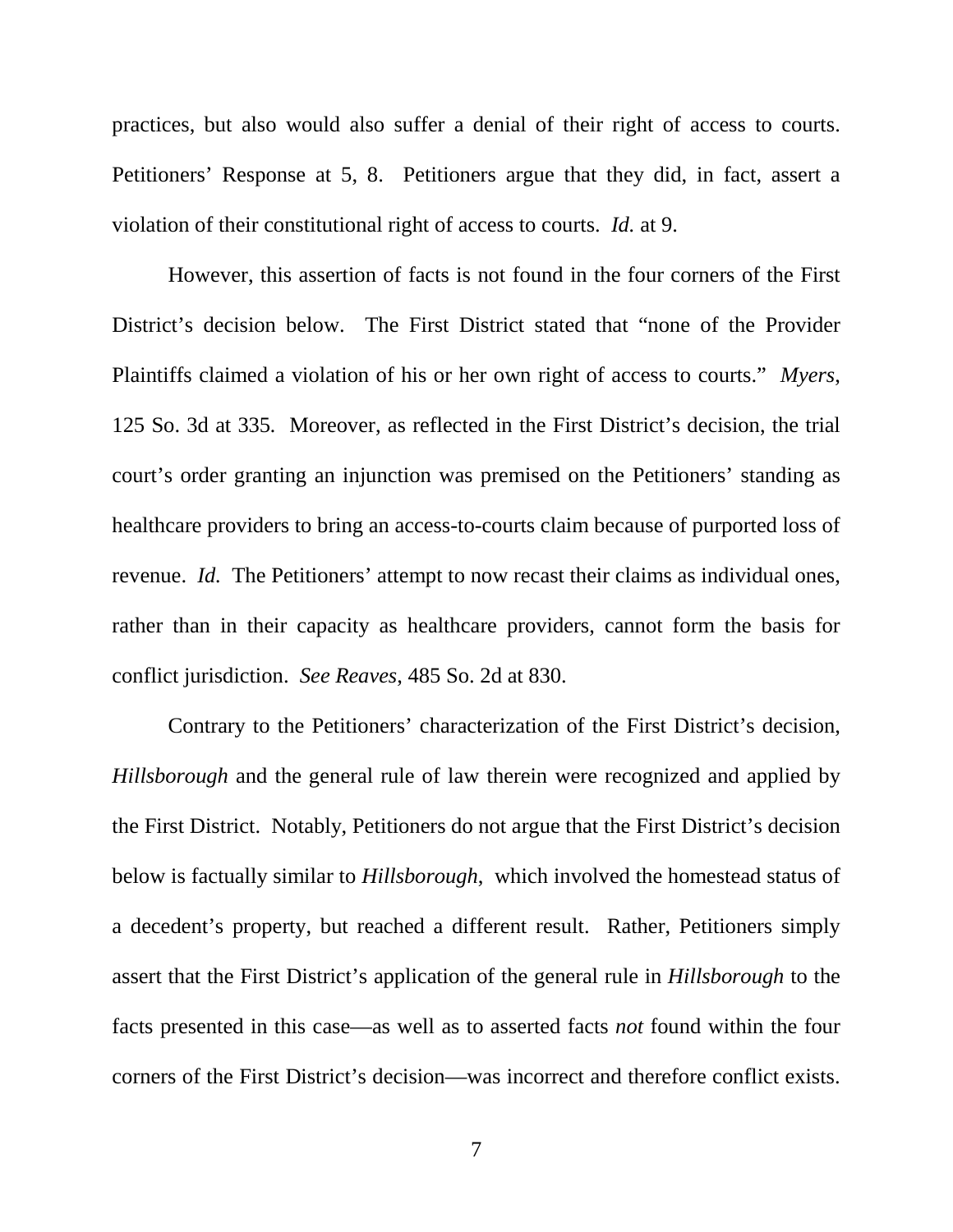Petitioners' arguments as to why the First District's decision conflicts with *Hillsborough* amount to nothing more than a disagreement with the merits of the First District's decision and do not invoke the limited jurisdiction of this Court.

Petitioners next appear to argue conflict with *Lasky v. State Farm Insurance Co.*, 296 So. 2d 9, 12 (Fla. 1974), and *Chapman v. Dillon*, 415 So. 2d 12 (Fla. 1982), which considered the constitutionality of prior versions of Florida's no-fault law, including access to courts. Neither case provides a basis for conflict jurisdiction. This Court's decisions in *Lasky* and *Chapman* are devoid of any discussion of standing with respect to the access-to-courts claims and, accordingly, do not conflict with the First District's decision on the same question of law. Moreover, Petitioners cite *Lasky* and *Chapman* for the proposition that "you don't need an injured motorist" to determine a constitutional violation in the unique area of PIP. However, *Lasky* and *Chapman*, in fact, involved injured motorists who were denied the ability to recover certain damages under Florida's no-fault law after an automobile collision and, accordingly, asserted that their right of access-tocourts was violated. *Lasky*, 296 So. 2d at 12; *Chapman*, 415 So. 2d at 14.

Petitioners also seem to argue that the First District's decision below conflicts with two other decisions of the First District—*Alachua County v. Scharps*, 855 So. 2d 195, 201 (Fla. 1st DCA 2003), and *Reinish v. Clark*, 765 So. 2d 197, 202-03 (Fla. 1st DCA 2000). However, intra-district conflict—assuming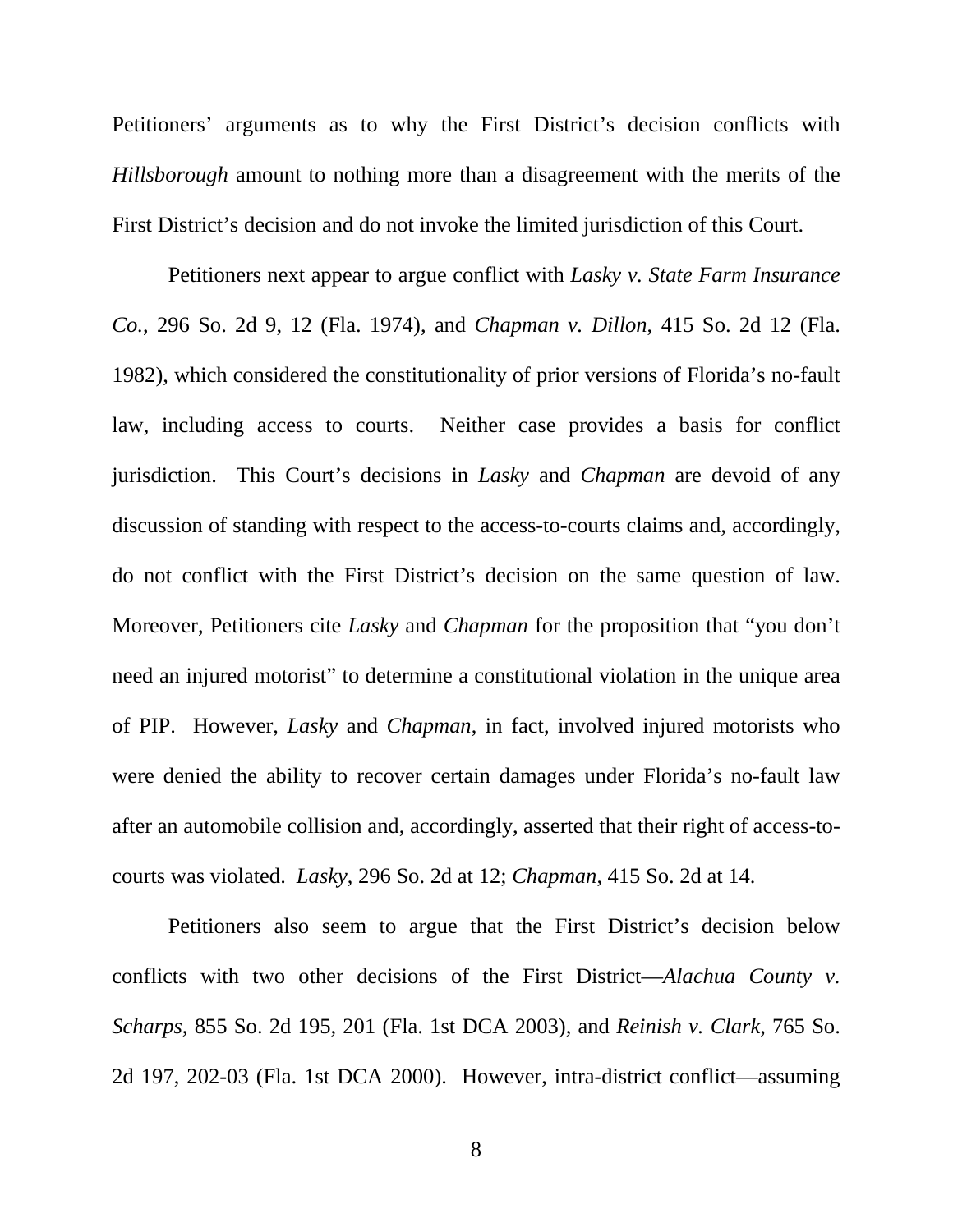for the sake of argument that it even exists here—does not confer jurisdiction on this Court. *See* art. V, § 3(b)(3), Fla. Const. ("The supreme court . . . [m]ay review any decision of a district court of appeal . . . that expressly and directly conflicts with a decision of *another* district court of appeal . . . ." (emphasis added)).

Next, Petitioners cite several cases setting forth the general rules pertaining to standing in Florida, broadly asserting conflict with those general rules. *See* Petitioners' Response at 10-11 (citing *May v. Holley*, 59 So. 2d 636, 637 (Fla. 1952); *Martinez v. Scanlan*, 582 So. 2d 1167, 1170-71 (Fla. 1991); *Dep't of Revenue v. Kuhnlein*, 646 So. 2d 717, 720-21 (Fla. 1994)). To the extent that Petitioners' conflict argument relies on their assertion that they did actually allege a violation of their right of access to courts, the assertion is contrary to the facts set forth in the First District's decision. Reliance on an alleged fact not found within the four corners of the First District's decision cannot form the basis for conflict jurisdiction in this Court. *See Reaves*, 485 So. 2d at 830.

Petitioners' argument of conflict between the First District's decision and *May*, *Martinez*, and *Kuhnlein* amounts to disagreement on the merits with the application of general rules of standing to this case, and each of the cases cited is materially distinguishable. *See May*, 59 So. 2d at 637 (declaratory judgment action to determine whether the plaintiff had title to a certain piece of property); *Martinez*, 582 So. 2d at 1170-71 (because the issue of standing was not raised by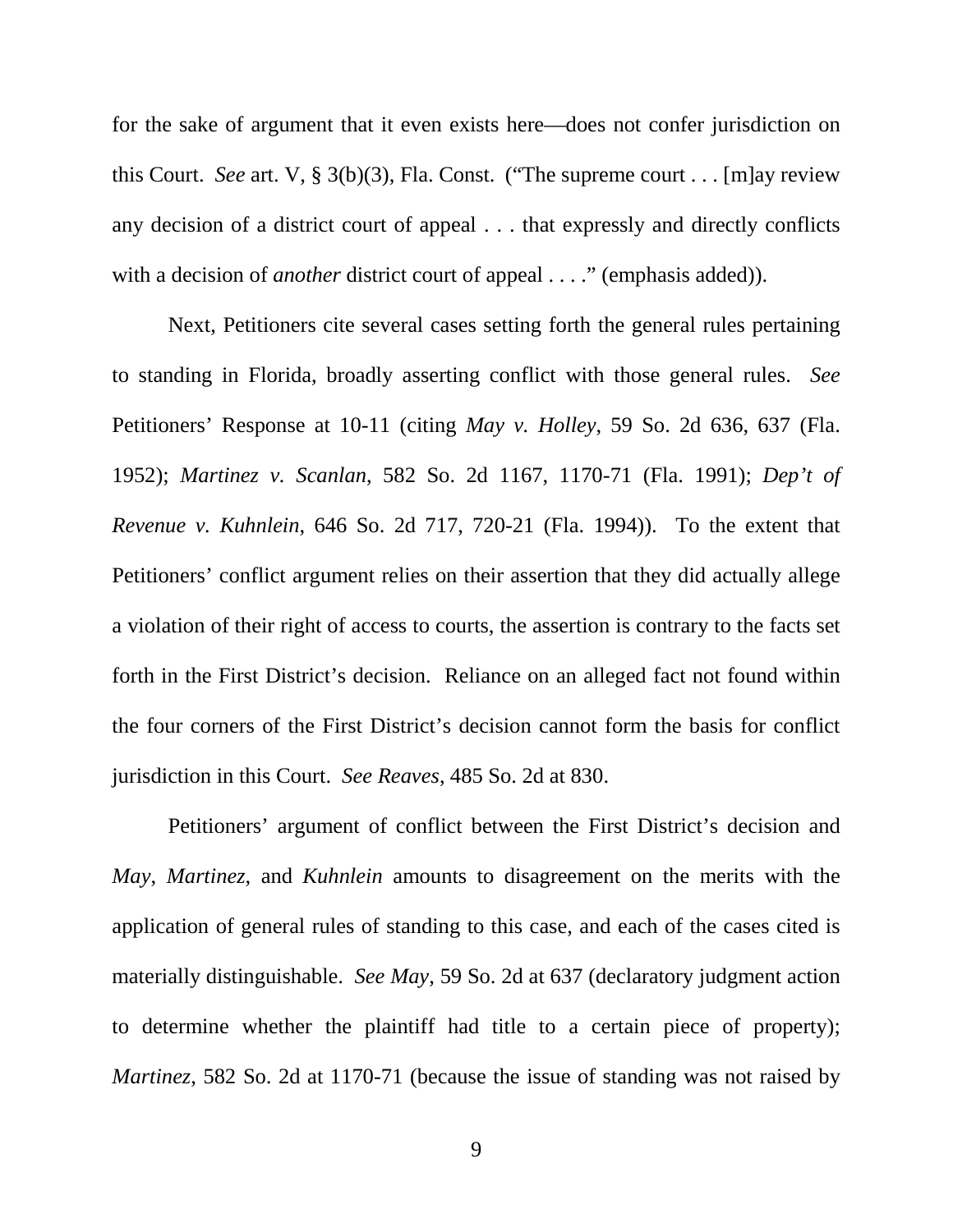any party, this Court considered it a "close call," but did not dismiss when taxpayers, employers, employees, and labor organizations sought declaratory judgment as to validity of a comprehensive revision of workers' compensation laws); *Kuhnlein*, 646 So. 2d at 720-21 (state tax issue; plaintiffs included a certified class seeking declaratory judgment that impact fee violated the federal commerce clause, several members of which "were legally required to pay the impact fee," as well as group that filed a § 1983 action arguing that the impact fee violated their civil rights). There is no conflict with *May*, *Martinez*, or *Kuhnlein*.

Petitioners also contend that the First District's decision conflicts with *State v. Philips*, 70 Fla. 340, 70 So. 367 (1915), a 1915 case pertaining to the issuance of a gaming license, because the 2012 PIP Act "clearly was of such a nature that it renders invalid a provision of the statute that does affect [their] rights or duties." Petitioners' Response at 12. In *Philips*, after an individual was denied a gaming license for failing to satisfy the requirements of a statute, he brought suit challenging the constitutionality of the statute. *Philips*, 70 Fla. at 343-44. The *Philips* court held that a plaintiff can challenge a part of a statute that does not concern him or her if invalidating it would also render invalid the provision that *does* affect the plaintiff's rights or duties. *Id.* at 347. *Philips*, in which a plaintiff sought individual relief rather than on the behalf of others, is inapposite to this case, and there is no conflict on this basis.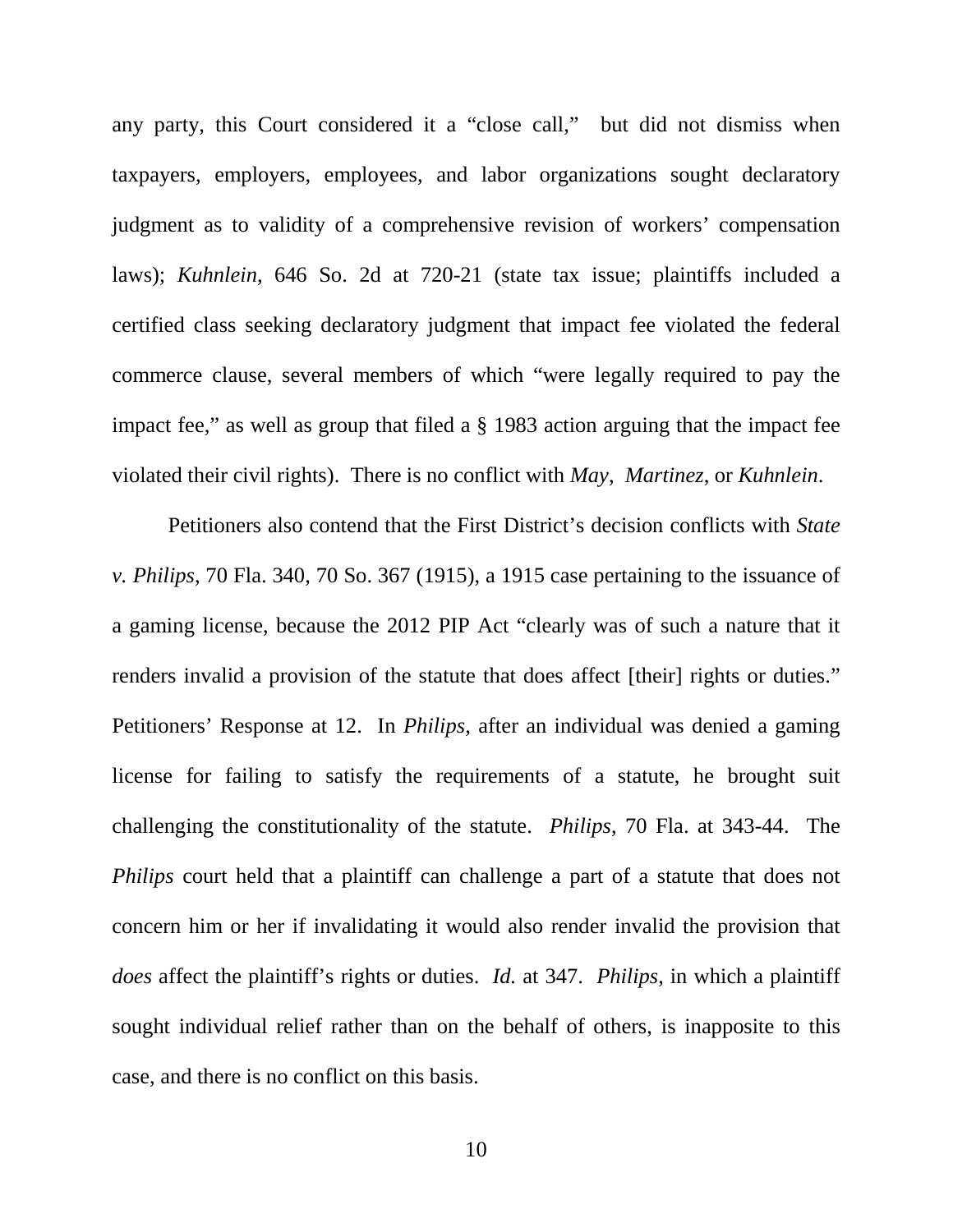Finally, Petitioners argue that the First District's decision conflicts with "*every* decision embracing a proper reflection of the standing provided an 'affected party' under the Declaratory Judgment statute to determine the validity or construction of legislation." Petitioners' Response at 13-14 (citing *Ervin v. Capital Weekly Post, Inc.*, 97 So. 2d 464 (Fla. 1957); *Adams v. Gunter*, 238 So. 2d 824 (Fla. 1970); *Heinlein v. Metro. Dade Cnty.*, 239 So. 2d 635 (Fla. 3d DCA 1970); *Olive v. Maas*, 811 So. 2d 644 (Fla. 2002); *Combs v. City of Naples*, 834 So. 2d 194 (Fla. 2d DCA 2002)).

*Ervin*, *Adams*, and *Heinlein* do not discuss standing. Moreover, these cases are materially distinguishable from the instant case and cannot serve as a basis for conflict jurisdiction. *See Ervin*, 97 So. 2d 464 (attorney general sought injunction against publishing an advertisement on the basis that it violated the election code); *Adams*, 238 So. 2d 824 (declaratory judgment action to determine validity of citizens' initiative petition proposing constitutional amendment, which the Secretary of State had declined to approve for placement on the ballot); *Heinlein*, 239 So. 2d 635 (landlord plaintiffs sought declaratory judgment as to provisions of county housing standards ordinance permitting the issuance of search warrants and placing on landlords the duty to make certain repairs).

*Olive* and *Combs* do discuss standing, setting forth the general rule that the declaratory judgment statute should be liberally construed; however, they also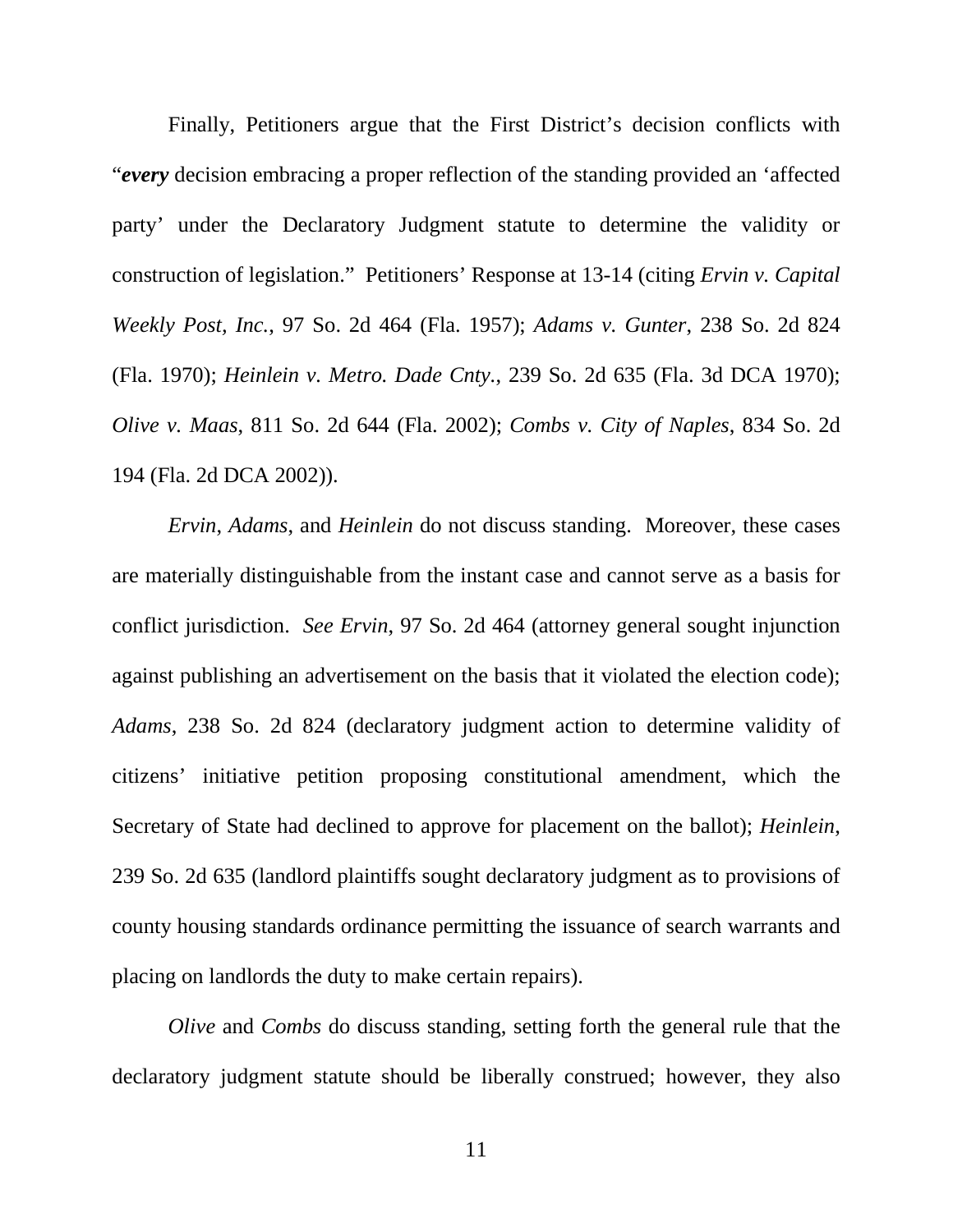demonstrate that standing to bring declaratory judgments is not limitless. In *Olive*, 811 So. 2d at 646, an attorney was appointed to represent a death-row defendant pursuant to the Registry Act, but his appointment was revoked after he refused to sign the contract, expressing concerns with being able to provide adequate representation under the Act. He then filed an action seeking a determination of his legal rights and professional duties under the Act. *Id.* This Court set forth the general rule that the declaratory judgment statute should be "liberally construed" and then analyzed whether the attorney had a sufficient interest to assert standing. *Id.* at 648. The Court concluded that the attorney had standing as he "did" everything possible to represent [the defendant]—except sign a legally questionable contract." *Id.* at 649 n.4.

In *Combs*, 834 So. 2d at 196, the plaintiffs brought suit for a declaratory judgment, seeking to invalidate a development agreement between the city and a golf club. The Second District recognized that the declaratory judgment statute "should be liberally construed" and then analyzed the interests of each plaintiff involved. *Id.* at 197. The court concluded that all but one of the plaintiffs had an interest "sufficient to confer standing" because they were owners of property adjacent to the golf club as well as a neighborhood association formed to protect the interests of such property owners. *Id.* The court concluded that the remaining plaintiff, who was not a property owner in the vicinity but rather alleged "an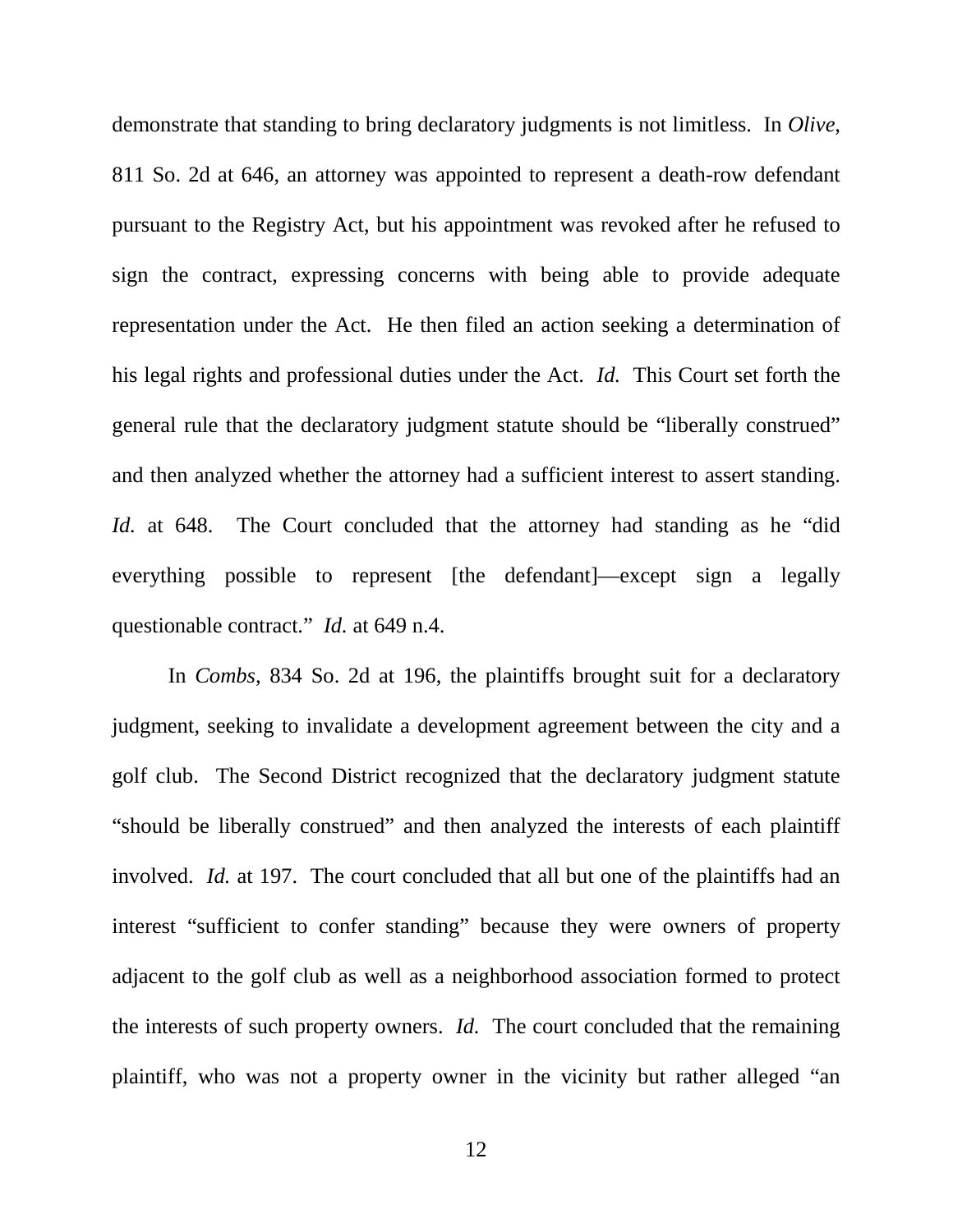interest, as a City resident and taxpayer, in the proper procedural approval by the City of development agreements," lacked standing. *Id.*

The First District's decision below is consistent, and not in conflict, with *Olive* and *Combs*. The First District in this case held that the alleged economic harm from loss of PIP-claim revenue did not constitute a sufficient basis to assert an access-to-courts claim on the behalf of others, which was the sole basis for the temporary injunction. *Myers*, 125 So. 3d at 337. Neither *Olive* nor *Combs* hold that an individual can bring a constitutional claim on the behalf of another, rather than when his or her own constitutional rights are at issue. Petitioners' conflict argument on this basis is simply an assertion that the First District did not adopt a liberal *enough* view of standing. However, neither *Olive* nor *Combs* require the virtually limitless rule propounded by Petitioners and instead demonstrate the opposite—that a plaintiff still must have a sufficient interest to bring a declaratory judgment action. There is no conflict.

#### **CONCLUSION**

<span id="page-15-0"></span>The First District Court of Appeal's decision does not expressly and directly conflict with any of the cases cited by the Petitioners. The Petitioners in this case are healthcare providers that asserted a violation of access to courts on behalf of others, and the trial court conferred standing to bring that claim based on the Petitioners' purported loss of PIP-claim revenue. The First District's decision

13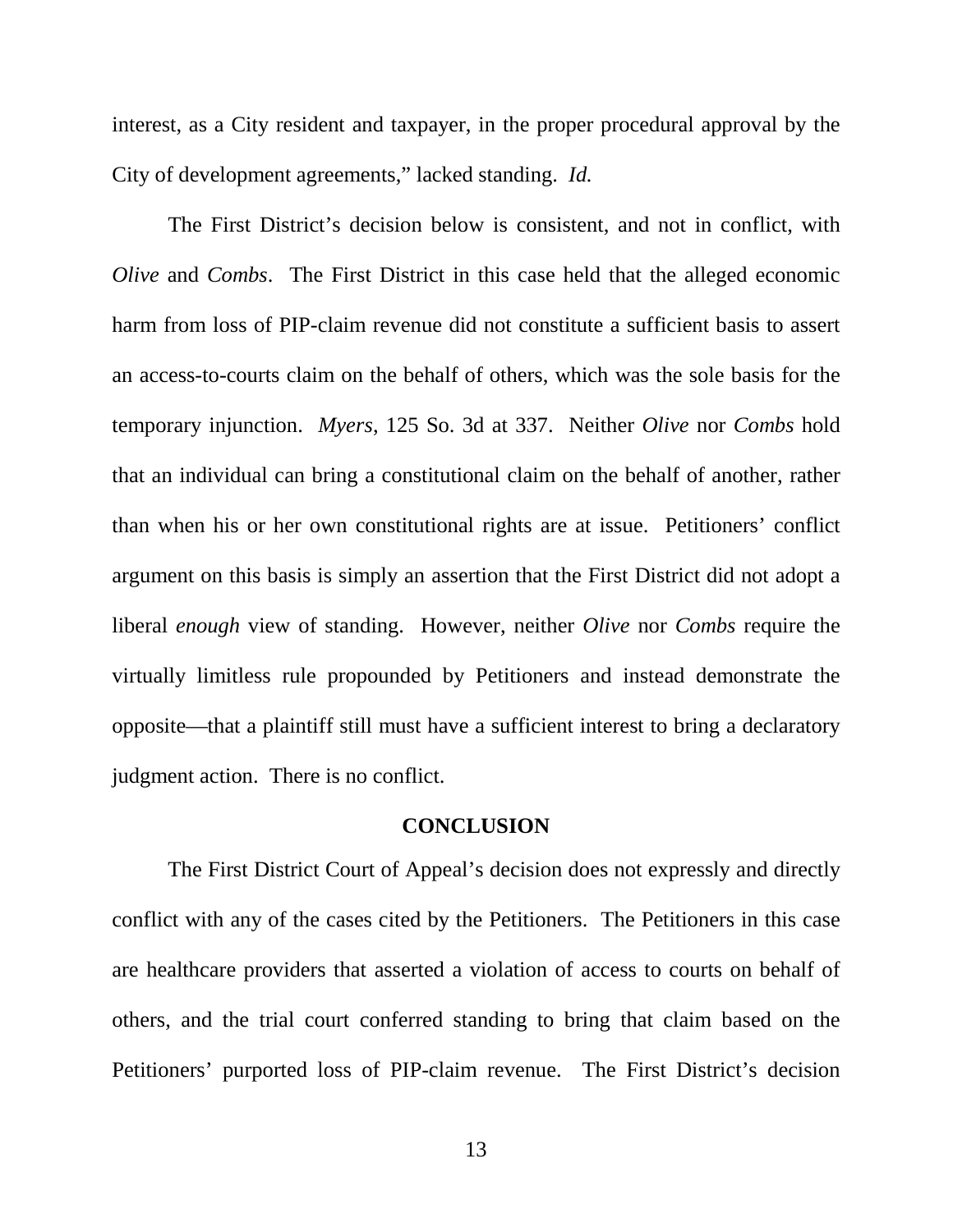reversing the trial court's order and holding that the Petitioners lack standing to bring the claim based on the facts of this case is consistent with the cases cited by Petitioners and well-established law on standing. Petitioners' jurisdictional arguments to the contrary are predicated on facts not found within the four corners of the First District's decision and amount to nothing more than disagreement on the merits. This Court should deny jurisdiction.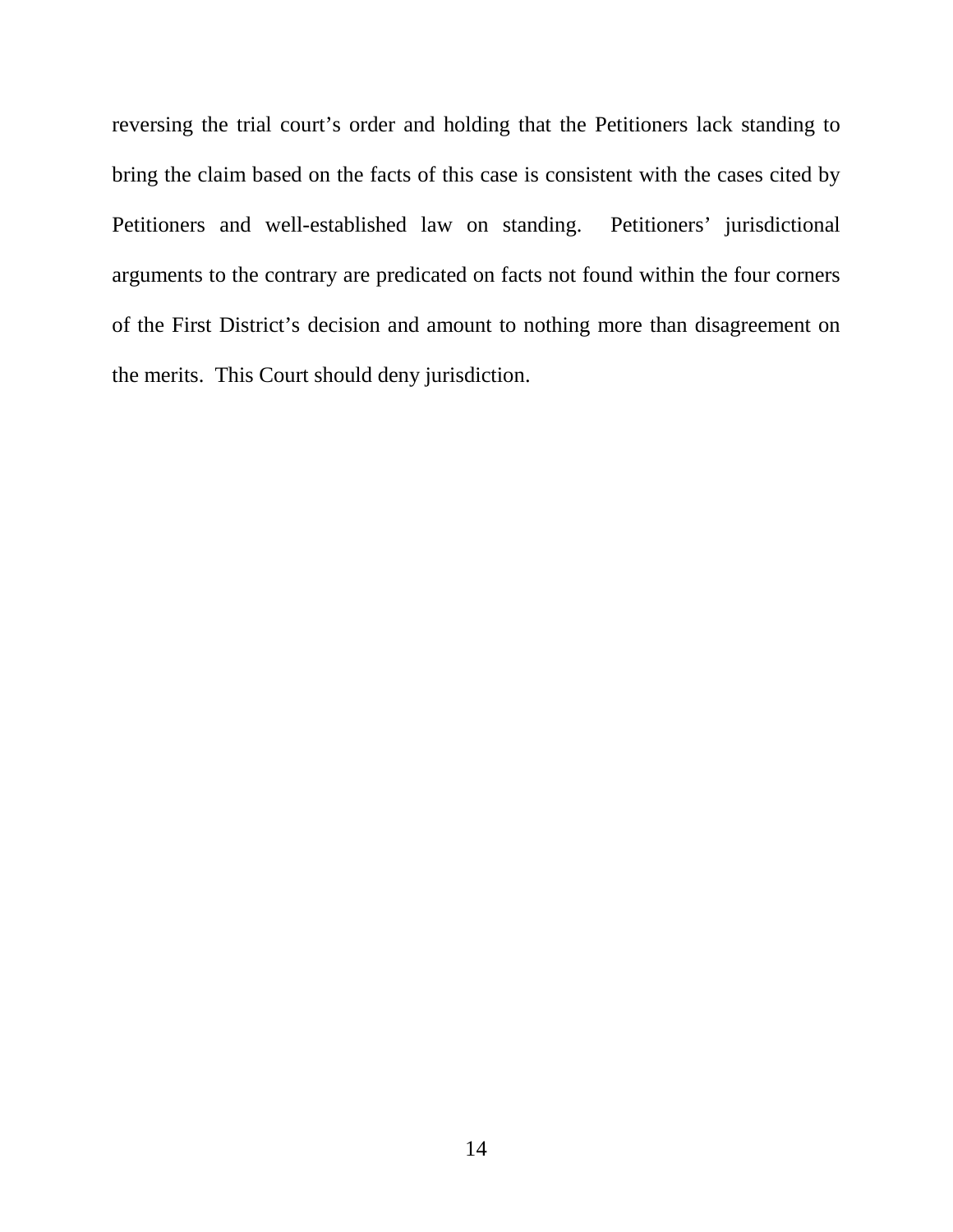### **CERTIFICATE OF SERVICE**

<span id="page-17-0"></span>I HEREBY CERTIFY that a true and correct copy of the foregoing Florida

Office of Insurance Regulation's Reply to Myers et al.'s Response to the Court's

Order to Show Cause has been served by E-mail on February 10, 2014, on:

LUKE CHARLES LIROT Luke Charles Lirot, P.A. 2240 Belleair Road, Suite 190 Clearwater, FL 33764 [luke2@lirotlaw.com](mailto:luke2@lirotlaw.com) [jimmy@lirotlaw.com](mailto:jimmy@lirotlaw.com)

ADAM S. LEVINE Fl. Legal Adv. Group of Tampa Bay 11180 Gulf Boulevard, Suite 303 Clearwater, Florida 33767 [aslevine@msn.com](mailto:aslevine@msn.com)

ALLEN WINSOR Solicitor General RACHEL NORDBY Deputy Solicitor General Office of the Attorney General The Capitol, PL-01 Tallahassee, Florida 32399-1050 [allen.winsor@myfloridalegal.com](mailto:allen.winsor@myfloridalegal.com) [rachel.nordby@myfloridalegal.com](mailto:rachel.nordby@myfloridalegal.com)

PAMELA JO BONDI Attorney General Office of the Attorney General State of Florida The Capitol PL-01 Tallahassee, FL 32399-1050 [pam.bondi@myfloridalegal.com](mailto:pam.bondi@myfloridalegal.com)

MARIA ELENA ABATE MATTHEW C. SCARFONE Colodny, Fass, Talenfeld, Karlinsky, Abate & Webb, PA One Financial Plaza, 23rd Floor 100 SE Third Avenue Fort Lauderdale, Florida 33394 [mabate@cftlaw.com](mailto:mabate@cftlaw.com) [mscarfone@cftlaw.com](mailto:mscarfone@cftlaw.com)

THEODORE E. KARATINOS Holliday, Bomhoff & Karatinos, PL 18920 N. Dale Mabry Hwy., Ste 101 Lutz, Florida 33548 [tedkaratinos@hbklawfirm.com](mailto:tedkaratinos@hbklawfirm.com)

KATHERINE E. GIDDINGS NANCY M. WALLACE MARCY L. ALDRICH Akerman Senterfitt 106 E. College Street, #1200 Tallahassee, Florida 32301 [katherine.giddings@akerman.com](mailto:katherine.giddings@akerman.com)  [nancy.wallace@akerman.com](mailto:nancy.wallace@akerman.com)  [marcy.aldrich@akerman.com](mailto:marcy.aldrich@akerman.com) [elisa.miller@akerman.com](mailto:elisa.miller@akerman.com)  [martha.parramore@akerman.com](mailto:martha.parramore@akerman.com)  [debra.atkinson@akerman.com](mailto:debra.atkinson@akerman.com)